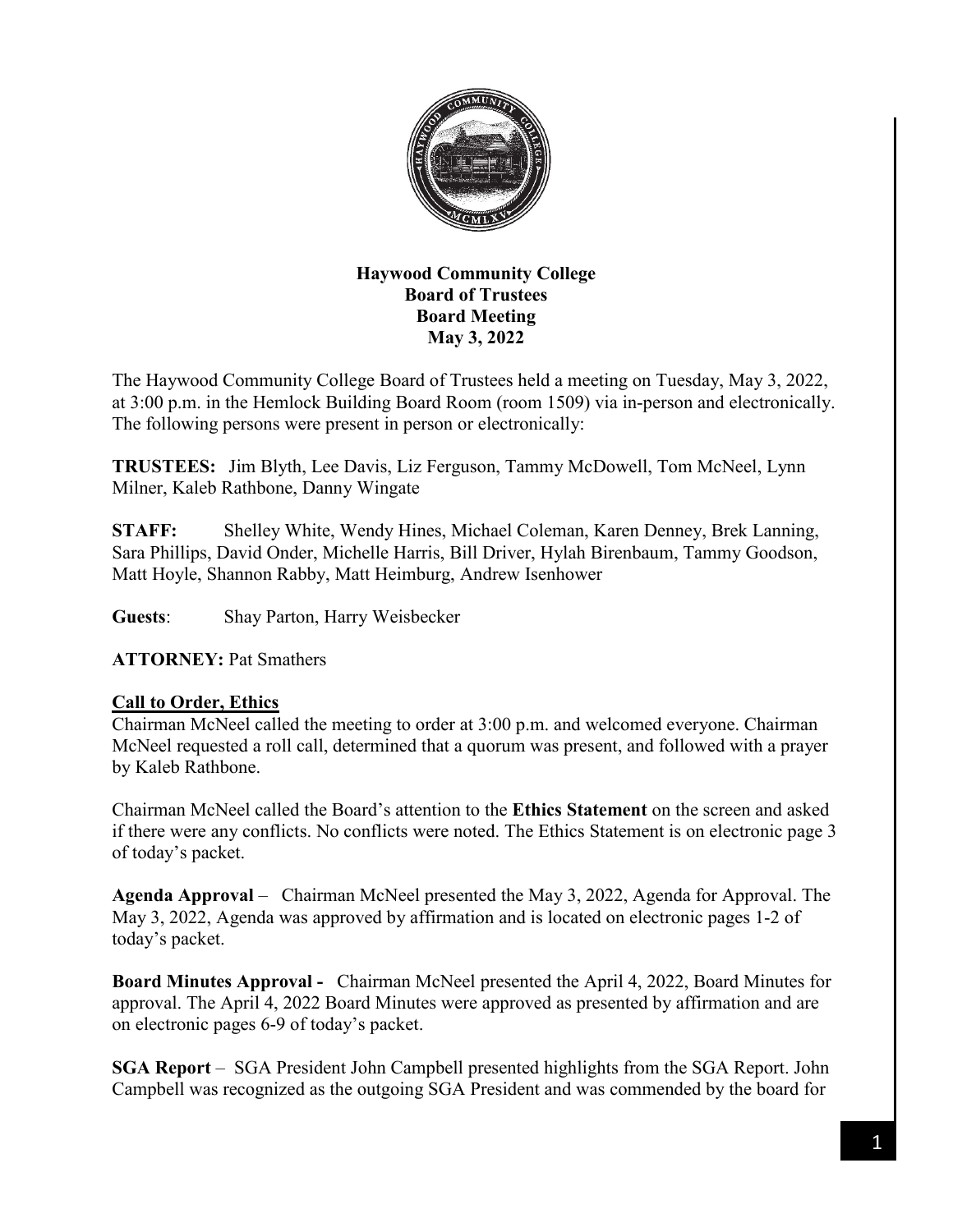his service and upcoming graduation. The SGA Report is located on electronic pages 11-13 of today's packet.

**President's Report -** Dr. White informed the Board of several items:

- o **Informational Reports –**
	- o Program and College Updates
		- **Southeastern Conclave** Over 300 wildlife students from colleges and universities across the southeast convened on HCC's campus on April 7-9 for competitions across campus – including game calling, photography, quiz bowl, and field competitions. Matt Heimburg, Shannon Rabby, Andrew Isenhower, Shay Parton, and Harry Weisbecker presented a video and highlights from the event.
		- **Positive Funding Notifications –** HCC received several positive funding notifications this month.
			- Golden LEAF Community Based Grants Initiative \$1.4 Million
			- County ARPA funds to support Workforce Development \$500,000
			- MMSI The NCCCS Minority Mail Success Initiative HCC was selected as one of 20 schools to engage a dedicated coach for three years - \$160,000
		- HCC presented the 2022-2023 County Budget request at the April 18 Commission meeting
		- Advanced Planning HCC launched Advanced Planning with McMillan, Pazdan & Smith Architecture firm on April 25 for the Workforce & Industry Training Center project; The plan is anticipated for June 2022
		- Events and Activities HCC hosted numerous activities over the past month
			- Southeastern Wildlife Conclave April 7-9
			- Earth Day Celebration & Moon Tree dedication April 21
			- HCC Foundation Laughter & Libations Event April 26
			- Balsam Range Concert April 28
			- Western Community College Leadership Graduation April 29
			- Natural Resources Open House April 29
			- Fish Fest with Natural Resources April 30
	- o **New Employee Report** Dr. White called the Board's attention to the New Employee Report noting three full-time employees and no part-time employees. The New Employee Report is located on electronic page 15 of today's packet.
	- o **Workforce and Industry Training/High Tech Center Project Funding Update –**
		- HCC/County Funds Advanced Planning \$200,000
		- **•** Department of Labor Training/Construction  $$1.2$  Million
		- NCCCS/State Funds Construction \$2.1 Million
		- Golden LEAF Training/Construction \$1.4 Million
		- **ARPA/County Funds \$500,000**
	- o **Facilities Update** Brek Lanning provided an update on the following: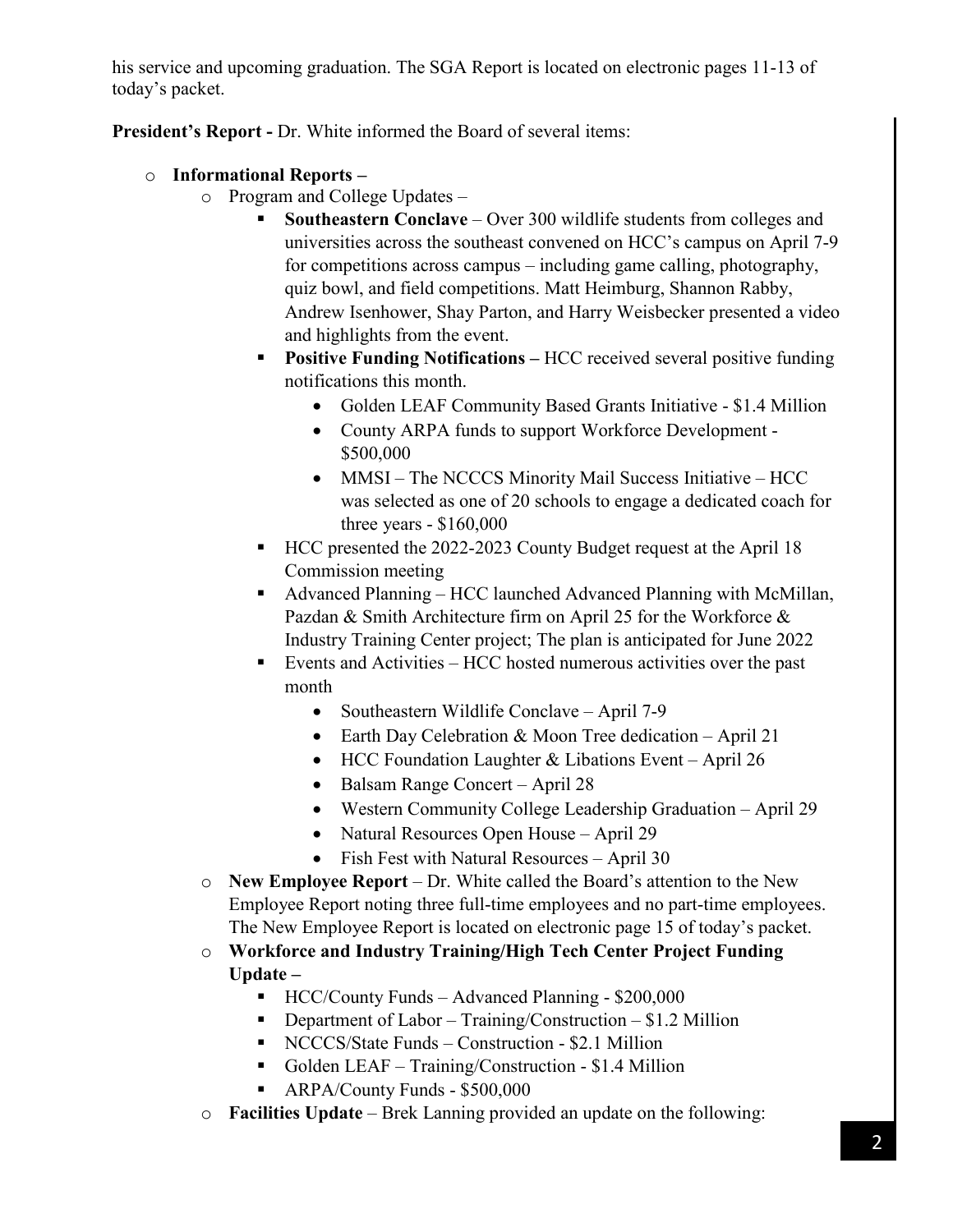- The Health Education Building. Mr. Lanning noted that he and Trustee Blyth completed a walk-through on May 2. The building is nearing completion. However, it does not appear that it will be completed by the May  $20<sup>th</sup>$  deadline. Mr. Lanning reviewed the timeline to completion. The Board discussed this at length.
- **Workforce & Industry Training Center Advanced Planning –** The initial stakeholder meeting has been completed. Mr. Lanning reviewed the next steps and timeline.
- **NCDOT Fly Over Bridge Project** Mr. Lanning presented drawings and a summary of the proposed offer to purchase real property. Following discussion, Trustee Blyth made the motion to accept the offer of \$182,150 for the .682 acres located at the RHTC property. Trustee Milner seconded the motion. Discussion ensued. Following discussion, Trustee Blyth amended his motion to accept the offer of \$182,150 for the .682 acres located at the RHTC Property and that the DOT permit HCC to put any artwork or other artwork beautification on the constructed wall facing our property. Trustee Wingate seconded the amendment. Having no further discussion, all were in favor. The motion duly passed.
- o **State and County Budget Reports as of March 31, 2022** Mrs. Denney noted that expenditures are in line with this time last year. The State and County Budget Reports for the period ending March 31, 2022, are located on electronic pages 18-19 of today's packet.
- o **Special Funds Budget Report for Quarter ending March 31, 2022 –** Mrs. Denney noted that expenditures align with this time last year. The Special funds Budget Report is located on electronic pages 49-53
- o **Policy Updates – For Approval** Dr. White presented a detailed summary of the following recommended revisions; Policy 3.2.20-Employee Work and State of Emergency Leave, Policy 3.3.3-Employee Code of Conduct, Policy 3.3.5- Contract Non-Renewal and Resignations, and Policy 3.3.6-Right of Appeal. Chairman McNeel entertained a motion to approve Policy 3.2.20-Employee Work and State of Emergency Leave, Policy 3.3.3-Employee Code of Conduct, Policy 3.3.5-Contract Non-Renewal and Resignations, and Policy 3.3.6-Right of Appeal as presented. Trustee Blyth made the motion to approve Policy 3.2.20- Employee Work and State of Emergency Leave, Policy 3.3.3-Employee Code of Conduct, Policy 3.3.5-Contract Non-Renewal, and Resignations, and Policy 3.3.6-Right of Appeal as presented. Trustee Ferguson seconded the motion. All were in favor. The motion duly passed. The policies are located on electronic pages 24-34 of today's packet.

The Board took a break at 4:04 p.m. and returned at 4:14 p.m.

## **Report by Nominating Committee – Lee Davis**

Committee Chairman Davis presented the FY 2022-2023 Slate of Officers and provided a summary.

- Lynn Milner BOT Chair
- Kaleb Rathbone BOT Vice-Chairman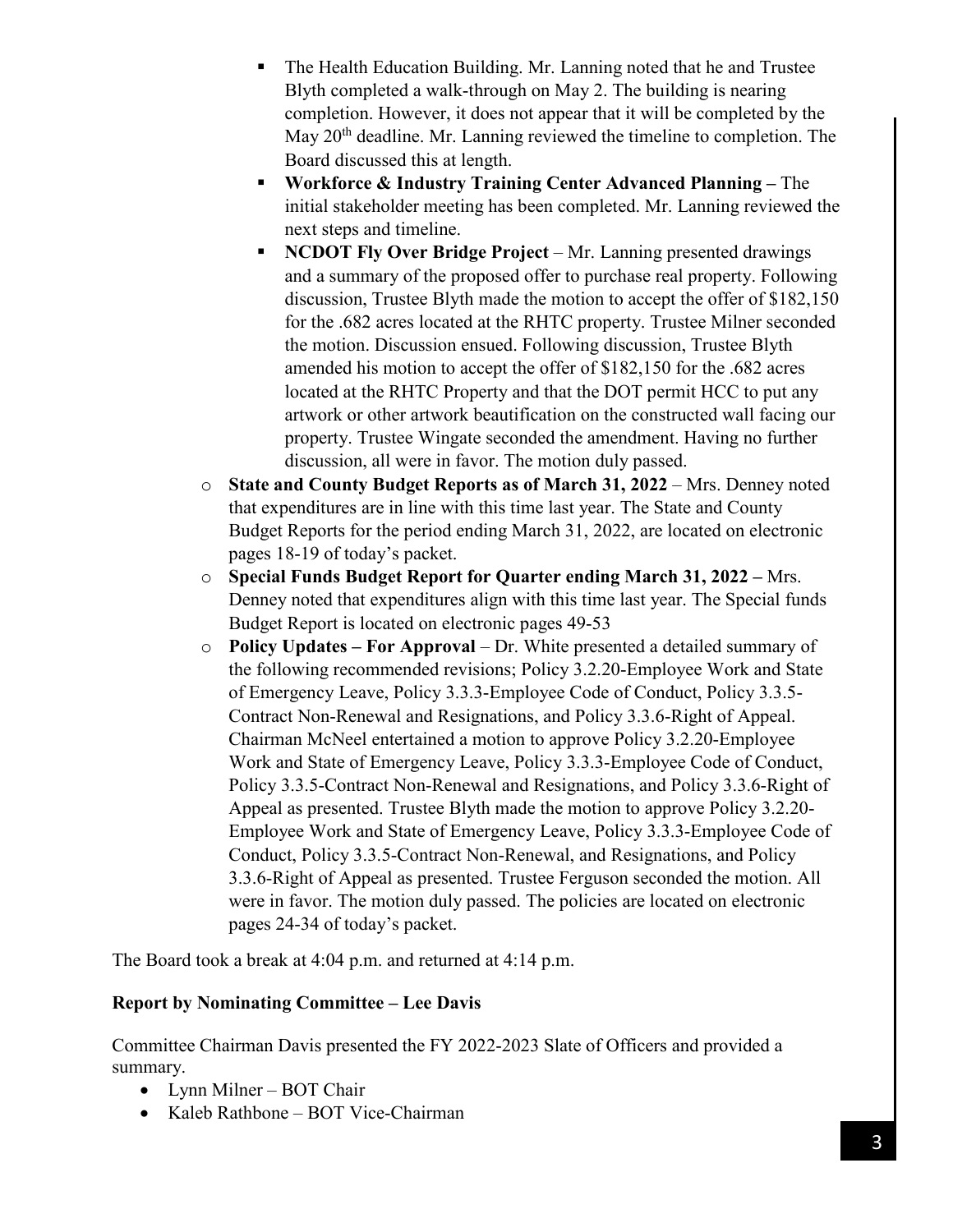- Dr. Shelley White Secretary
- Tammy Goodson Recording Secretary

Following a brief discussion, he entertained a motion to elect interim officers at the June Board Meeting to serve from July 1, 2022, to August 2, 2022. A vote will take place on August 2 to elect the FY 2022-2023 Slate of Officers. Coming from Committee does not require a second. All were in favor. The motion duly passed. The FY 2022-2023 Slate of Officers is located on electronic page 36 of today's packet.

# **Report by Personnel & By-Laws Committee – Lee Davis**

Committee Chairman Davis summarized the timeline, reminded trustees to complete the President's annual evaluation, and return it to Sara Phillips before May 17.

Committee Chairman Davis called the Board's attention to the proposed By-Laws revisions and noted that the proposed revisions would be voted on at the August Board Meeting. He asked if anyone had any comments or questions. Having none, he concluded his report. The proposed By-Laws revisions are located on electronic pages 38-52 of today's packet.

# **Report by Chairman of the Board of Trustees – Tom McNeel**

- o **Open Discussion –** The Board discussed the TESA Committee Report and the Workforce and Industry Training. Trustee Milner summarized the newly added programs, focused growth program areas, and the new programs under consideration. The Board also discussed the Basic Construction Training, which included Core class and topics covered in the course, the Construction Technology track, HVAC Level 1 track, and the Plumbing Level 1 track.
- o **Announcements**  Chairman McNeel called the Board's attention to several important dates provided at the end of the agenda.

Having no further business, Chairman McNeel adjourned the meeting at 4:45 p.m.

Respectfully Submitted

Tammy R. Goodson

Tammy R. Goodson, Recording Secretary

## **Documents Included in the Packet**

May 3, 2022, BOT Agenda April 4, 2022, Board Minutes NC Ethics Statement SGA Report New Employee Report State and County Funds Budget Reports for the period ending March 31, 2022 Quarterly Special Funds Budget Report for the period ending March 31, 2022 Policy 3.2.20-Employee Work and State of Emergency Leave Policy 3.3.3-Employee Code of Conduct Policy 3.3.5-Contract Non-Renewal and Resignations